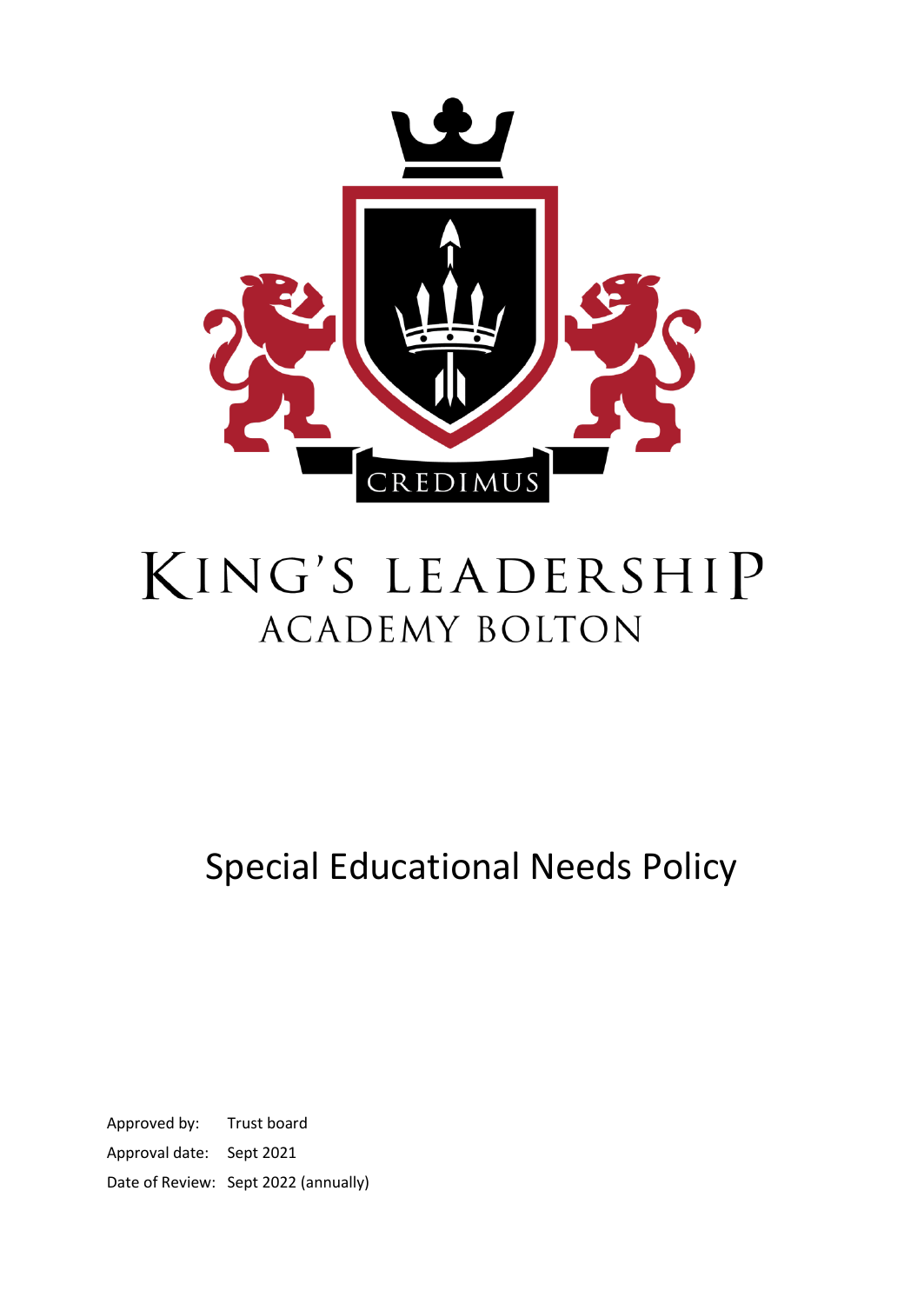### Contents

- **[1.](#page-1-0)** 2
- **[2.](#page-1-1)** 2
- **[3.](#page-2-0)** 3
- **[4.](#page-2-1)** 3
- **[5.](#page-3-0)** 4
- **[6.](#page-4-0)** 5
- **[7.](#page-5-0)** 6
- **[8.](#page-5-1)** 6
- **[9.](#page-6-0)** 7
- **[10.](#page-9-0)** 10
- **[11.](#page-9-1)** 10
- **12. I[NCLUSION](#page-10-0)**11
- **13. C[OMPLAINTS](#page-10-1)**11

#### <span id="page-1-0"></span>**1. INTRODUCTION**

1.1. The Special Educational Needs and Disabilities (SEND) policy is designed to meet both statutory requirements with regard to SEND and the day to day needs of our academies and their stakeholders (parents, LA, related agencies staff and students). At The Great Schools Trust there are a number of key principles that underpin the approach to SEND in our academies. These are being person centred; developing confidence and resilience; encouraging aspiration and achievement; a strong focus on Inclusive Quality First Teaching; high expectations for all; supporting learners to overcome barriers to learning; use of individual support strategies; and a clear graduated approach.

#### <span id="page-1-1"></span>**2. SEND CORE VALUES**

- 2.1. The Great Schools Trust has a 6 core values for SEND: 1 The Great Schools Trust emphasises a 'person centred approach' which supports the resilience and well-being of our students. We value student and parental engagement thereby sustaining a welcoming, effective and inclusive school culture.
- 2.2. Our schools aim to provide an inclusive, supportive and positive learning environment. We aim to support all SEND learners to have the confidence and self esteem to aim high, achieve their aspirations and maximise their full potential.
- 2.3. High quality teaching, differentiated for individual students is the first step in responding to all learners including those that have SEND. We believe that additional intervention and support cannot compensate for a lack of inclusive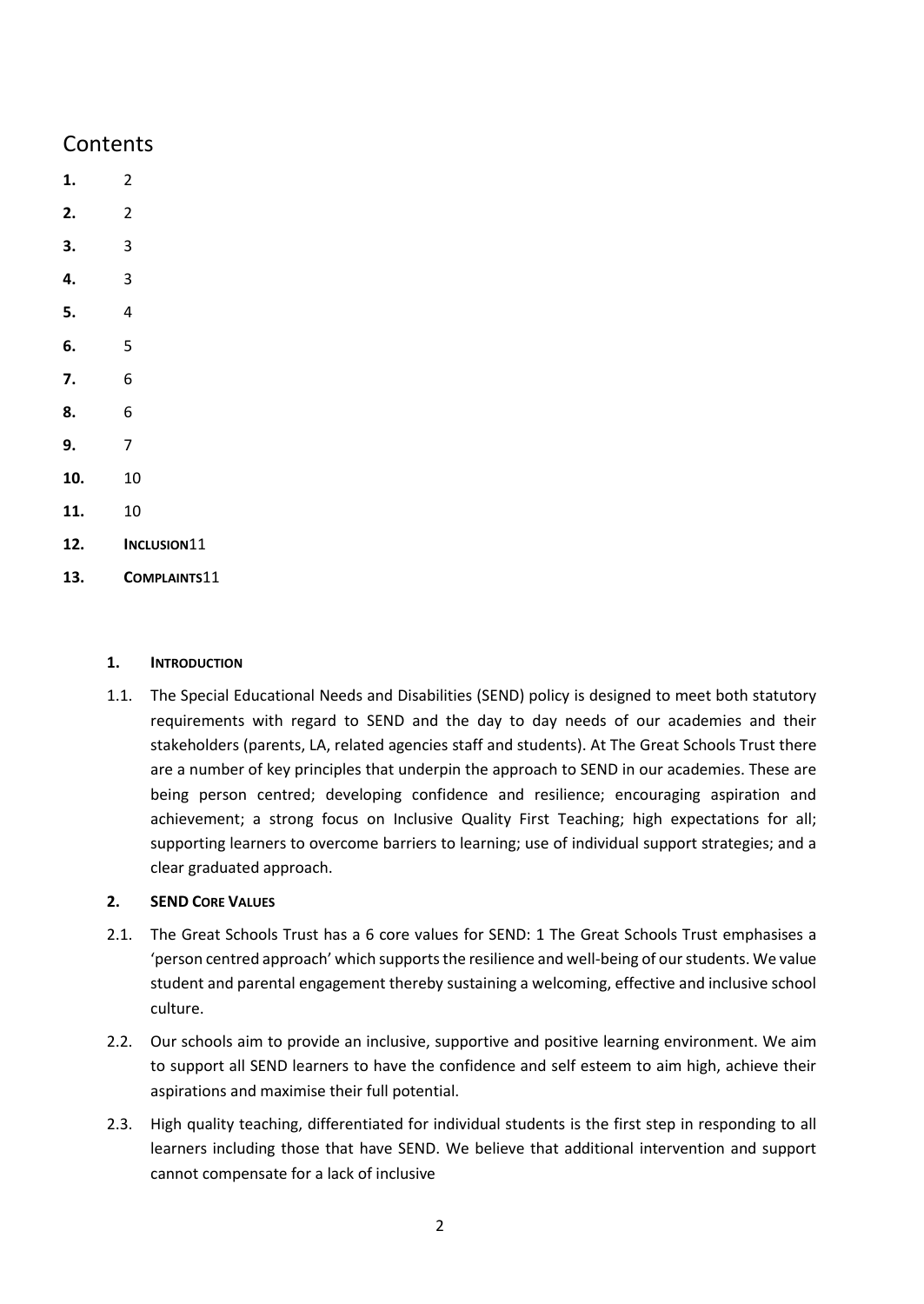'quality first' teaching.

- 2.4. Our teachers have high expectations of all learners and aim to be fully equipped with the skills, enthusiasm and supportive attitude allowing our students to overcome any barriers to learning. We use individual support strategies outlined on a SEND 'Learner Profile' and provide access to additional, targeted teacher input where needed
- 2.5. We have a clear SEND identification and assessment approach to ensure standardised entry and exit criteria is used to identify additional needs at the earliest possible stage. We aim to make effective use of external partnerships including links with primary schools and other specialist professionals.
- 2.6. Our SENCOs aim to promptly implement effective targeted support and provision for learners identified as SEND to improve the long-term outcomes for all our learners. We aim to use a graduated approach to 'Assess, Plan, Do, Review' the support and interventions in place for our SEND Learners.

#### <span id="page-2-0"></span>**3. AIMS OF THE SEND POLICY**

- 3.1. This policy document is produced in response to the SEND Code of Practice 2014 which provides statutory guidance on duties, policies and procedures for schools. It relates to children and young people with special educational needs and disabilities (SEND). The 2 aim of the policy is to ensure that there are clear guidelines for all parties around SEND; that all pupils are given equal opportunity to develop their talents and abilities to their full potential both inside the classroom and outside. At all stages, the wellbeing of the individual is paramount; and that additional support is met when necessary. These aims are met by a whole-school approach to Special Educational Needs provision recognizing that SEND is the responsibility of everyone and with all teaching staff taking responsibility for meeting individual needs and progress made towards outcomes. Other academy policies reflect this approach.
- 3.2. The policy outlines the actions that our academies should take to meet their duties in relation to identifying and supporting all children with SEND whether or not they have an Education, Health and Care (EHC) plan as outlined in Section 6 of the SEND Code of Practice 2014.

#### <span id="page-2-1"></span>**4. THE SEND CODE OF PRACTICE 2014**

- 4.1. The SEND Code of Practice 2014 reflects the aims of Children and Families Act 2014 and associated regulations that applies to children and young people with special educational needs and disabled children and young people. The associated regulations are:
- 4.1.1. The Special Educational Needs and Disability Regulations 2014
- 4.1.2. The Special Educational Needs (Personal Budgets) Regulations 2014
- 4.1.3. The Special Educational Needs and Disability (Detained Persons) Regulations 2015
- 4.1.4. The Children and Families Act 2014 (Transitional and Saving Provisions) (No 2) Order 2014
- 4.2. A 'young person' in this context is a person over compulsory school age and under 25. Compulsory school age ends on the last Friday of June in the academic year in which they become 16.
- 4.3. There is a clear focus in the SEND Code of Practice on the participation of children and young people and parents in decision-making at individual and strategic levels. It emphasises high aspirations and a focus on improving outcomes for children and young people; and includes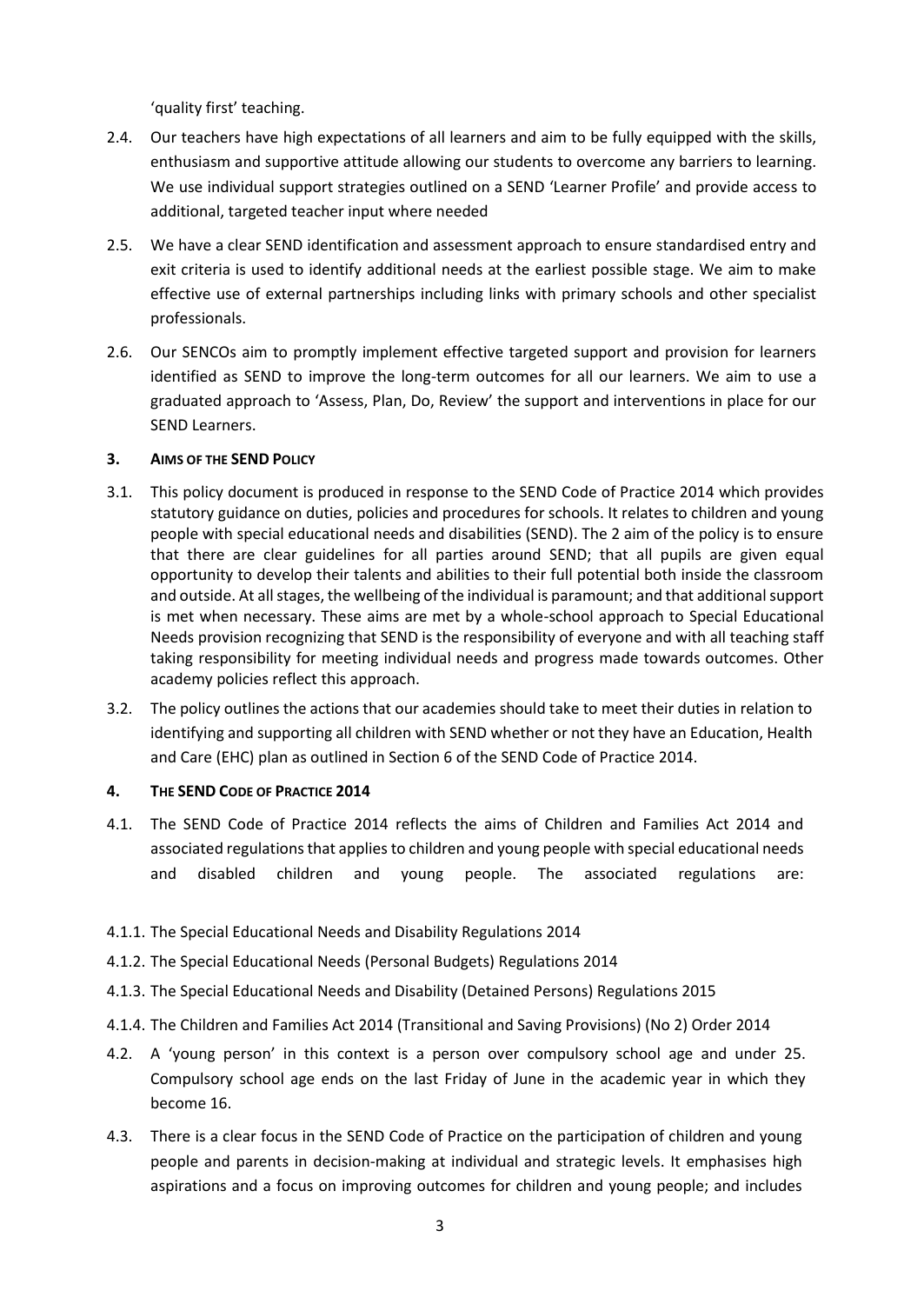guidance on the joint planning and commissioning of services to ensure close co-operation between education, health and social care. There is also an emphasis on support that enables those with SEND to succeed in their education and make a successful transition to adulthood.

#### <span id="page-3-0"></span>**5. DEFINITIONS**

- 5.1. Special Educational Needs (taken from the SEND Code of Practice 2014)
- 5.1.1. A child or young person has SEND if they have a learning difficulty or disability which calls for special educational provision to be made for him or her.
- 5.1.2. A child of compulsory school age or a young person has a learning difficulty or disability if he or she has a significantly greater difficulty in learning than the majority of others of the same age, or has a disability which prevents or hinders him or her from making use of educational facilities of a kind generally provided for others of the same age in mainstream schools or mainstream post-16 institutions
- 5.1.3. Post-16 institutions often use the term learning difficulties and disabilities (LDD). The term SEND is used in the new Code of Practice across the 0-25 age range but includes LLD.
- 5.2. Disabled children and young people: Many children and young people who have special educational needs may have a disability under the Equality Act 2010 – that is '…a physical or mental impairment which has a long 3 term and substantial adverse effect on their ability to carry out normal day-to-day activities'. This definition provides a relatively low threshold and includes more children than many realise: 'long term' is defined as a 'year or more' and 'substantial' is defined as 'more than minor or trivial'. This definition includes sensory impairments such as those affecting sight or hearing, and long term health conditions such as asthma, diabetes, epilepsy, and cancer. Children and young people with such conditions do not necessarily have special educational needs, but there is a significant overlap between disabled children and young people and those with SEN. Where a child or young person requires special educational provision over and above the adjustments, aids and services required by the Equality Act 2010 they will be additionally covered by the SEND definition.
- 5.3. Reasonable Adjustments: All academies have duties under the Equality Act 2010 towards individual disabled children and young people. They must make reasonable adjustments, including the provision of auxiliary aids and services for disabled children, to prevent them being put at a substantial disadvantage. These duties are anticipatory – they require thought to be given in advance to what disabled children and young people might require and what adjustments might need to be made to prevent that disadvantage. Academies also have wider duties to prevent discrimination, to promote equality of opportunity and to foster good relations. Where a child or young person is covered by SEN and disability legislation, reasonable adjustments and access arrangements should be considered as part of SEND planning and review.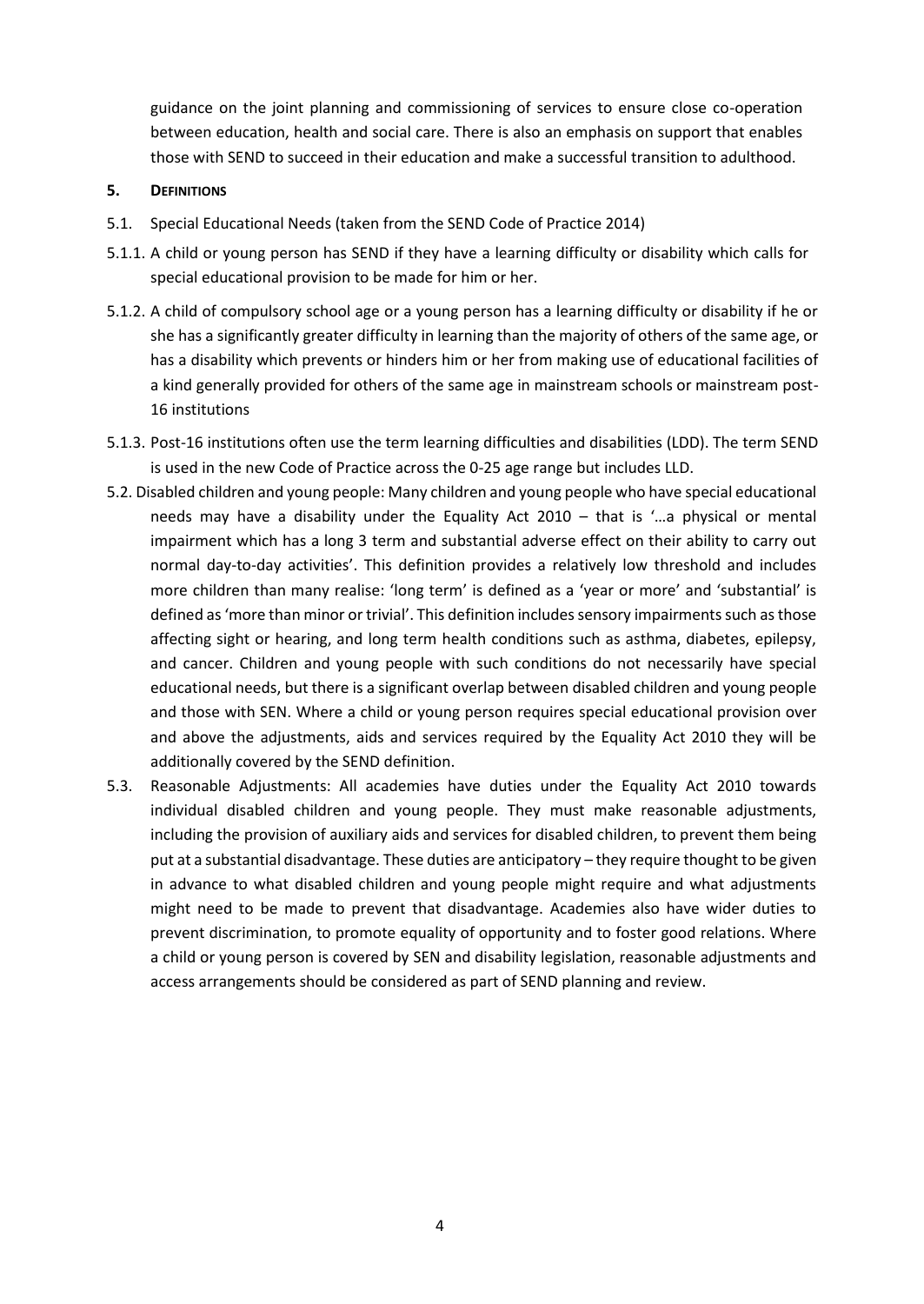#### <span id="page-4-0"></span>**6. Broad areas of need There are 4 broad categories of need outlined in the SEND Code** OF **Practice 2014:**

- 6.1. Communication and interaction: Children and young people with speech, language and communication needs (SLCN) have difficulty in communicating with others. This may be because they have difficulty saying what they want to, understanding what is being said to them or they do not understand or use social rules of communication. The profile for every child with SLCN is different and their needs may change over time. They may have difficulty with one, some or all of the different aspects of speech, language or social communication at different times of their lives. Children and young people with an Autism Spectrum Disorder, including Asperger's Syndrome and Autism, are likely to have particular difficulties with social interaction. They may also experience difficulties with language, communication, social interaction and imagination, which can impact on how they relate to others.
- 6.2. Cognition and learning: Support for learning difficulties may be required when children and young people learn at a slower pace than their peers, even with appropriate differentiation. Learning difficulties cover a wide range of needs, including moderate learning difficulties (MLD), severe learning difficulties (SLD), where children are likely to need support in all areas of the curriculum and associated difficulties with mobility and communication, through to have severe and complex learning difficulties as well as a physical disability or sensory impairment. Specific learning difficulties (SpLD), affect one or more specific aspects of learning. This encompasses a range of conditions such as dyslexia, dyscalculia and dyspraxia.
- 6.3. Social, emotional and mental health difficulties: Children and young people may experience a wide range of social and emotional difficulties which manifest themselves in many ways. These may include becoming withdrawn or isolated, as well as displaying challenging, disruptive or disturbing behaviour. This behaviour may reflect underlying mental health difficulties such as anxiety or depression, self-harming, substance misuse, eating disorders or physical symptoms that are medically unexplained. Other children and young people may have disorders such as attention deficit disorder, attention deficit hyperactive disorder or attachment disorder. Schools and colleges should have clear processes to support children and young people, including how they will manage the effect of any disruptive behaviour so it does not adversely affect other pupils.
- 6.4. Sensory and/or physical needs: Some children and young people require special educational provision because they have a disability which prevents or hinders them from making use of the educational facilities generally provided. These difficulties can be age related and may fluctuate over time. Many children and young people with vision impairment (VI), hearing impairment (HI) or a multisensory impairment (MSI) will require specialist support and/or equipment to access their learning. Children and young people with an MSI have a combination of vision and hearing difficulties, which makes it even more difficult for them to access the curriculum or study programme than for those with a single sensory impairment. Information on how to provide services for deafblind is available through the Deafblind guidance. Some children and young people with a physical disability (PD) require additional ongoing support and equipment to access all the opportunities available to their peers.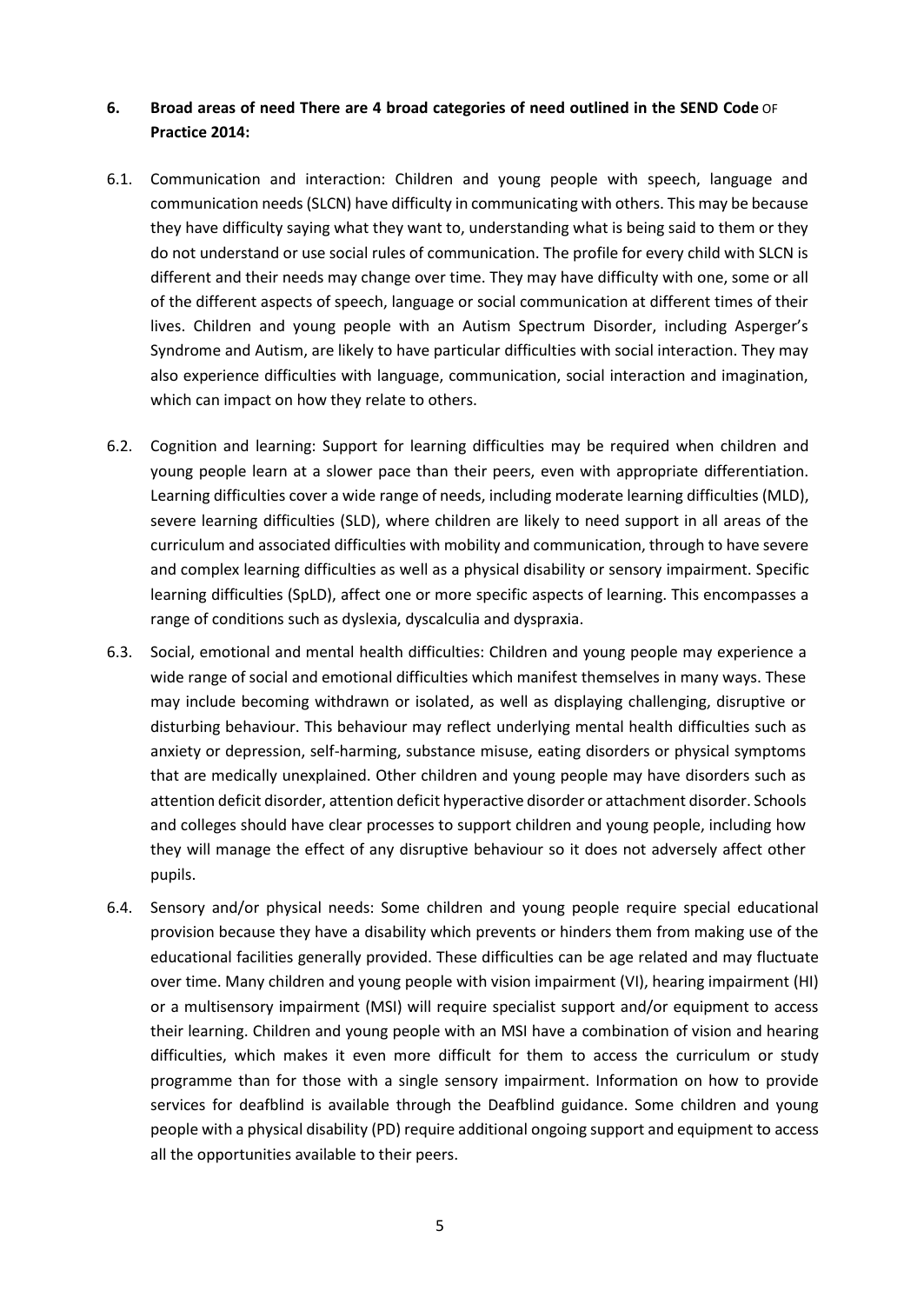#### <span id="page-5-0"></span>**7. THE LOCAL OFFER**

- 7.1. All local authorities must publish a Local Offer setting out in one place information about provision they expect to be available across education, health and social care for children and young people in their area who have SEN or are disabled, including those who do not have Education, Health and Care (EHC) plans. In setting out what they 'expect to be available', local authorities should include provision which they believe will actually be available. The Local Offer has two key purposes:
- 7.1.1. To provide clear, comprehensive, accessible and up-to-date information about the available provision and how to access it, and
- 7.1.2. To make provision more responsive to local needs and aspirations by directly involving disabled children and those with SEN and their parents, and disabled young people and those with SEN, and service providers in its development and review.

#### <span id="page-5-1"></span>**8. THE SCHOOL SEND INFORMATION REPORT**

- 8.1. All academies must publish a SEND information published Report on their website. This information published should be updated annually and any changes to the information occurring during the year should be updated as soon as possible. The information required is set out in the Special Educational Needs and Disability Regulations 2014 and must include information about:
- 8.1.1. the kinds of SEND that are provided for
- 8.1.2. policies for identifying children and young people with SEN and assessing their needs, including the name and contact details of the SENCO (mainstream schools)
- 8.1.3. arrangements for consulting parents of children with SEND and involving them in their child's education
- 8.1.4. arrangements for consulting young people with SEND and involving them in their education
- 8.1.5. arrangements for assessing and reviewing children and young people's progress towards outcomes. This should include the opportunities available to work with parents and young people as part of this assessment and review
- 8.1.6. arrangements for supporting children and young people in moving between phases of education and in preparing for adulthood. As young people prepare for adulthood outcomes should reflect their ambitions, which could include higher education, employment, independent living and participation in society
- 8.1.7. the approach to teaching children and young people with SEND
- 8.1.8. how adaptations are made to the curriculum and the learning environment of children and young people with SEND
- 8.1.9. the expertise and training of staff to support children and young people with SEND, including how specialist expertise will be secured
- 8.1.10. evaluating the effectiveness of the provision made for children and young people with SEND
- 8.1.11. how children and young people with SEND are enabled to engage in activities available with children and young people in the school who do not have SEND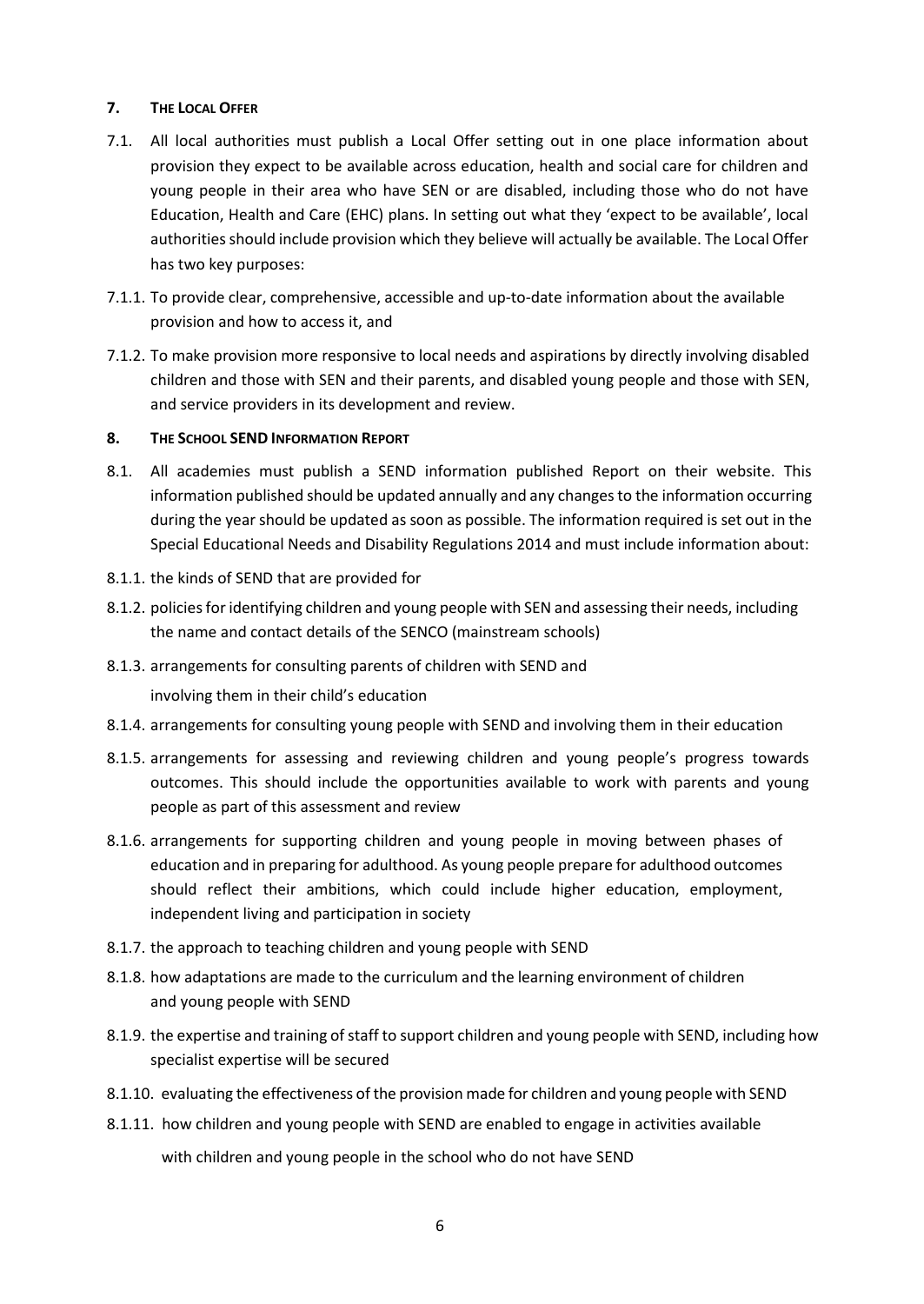- 8.1.12. support for improving emotional and social development. This should include extra pastoral support arrangements for listening to the views of children and young people with SEND and measures to prevent bullying
- 8.1.13. how the school involves other bodies, including health and social care bodies, local authority support services and voluntary sector organisations, in meeting children and young people's SEND and supporting their families
- 8.1.14. arrangements for handling complaints from parents of children with

SEND about the provision made at the school.

#### <span id="page-6-0"></span>**9. RESPONSIBILITIES OF THE GREAT SCHOOLS TRUST**

- 9.1. The Role of the Governing Body The Trust Board will ensure that in line with the SEND Code of Practice legal requirements for each academy in the trust there is a qualified teacher designated as SENCO. They must ensure that this person completes the NASEN course and that this is a postgraduate course accredited by a recognized higher education provider. There should be a member of the Trust Board and Local Advisory Groups with specific oversight of the school's arrangements for SEN and disability.
- 9.2. Academy responsibilities School leaders should regularly review how expertise and resources are used to address SEND can be used to build the quality of whole-school provision and raise attainment levels as part of their approach to school improvement. When appointing staff or arranging for them to study for a National Award school leaders should satisfy themselves that the chosen course will meet these outcomes and equip the SENCO to fulfil the duties outlined in this SEND Code of Practice 2014. All academies in The

Great Schools Trust will:

- 9.2.1. Comply with the Special Educational Needs and Disability Code of Practice 2014.
- 9.2.2. Ensure SEND provision is provided for students with learning difficulties resulting from a range of needs, including Communication and interaction, Cognition and learning, Social, emotional and mental health difficulties and Sensory and/or physical needs. Provision will vary according to the severity of need.
- 9.2.3. Enable every student, including those with special educational needs, has an entitlement to fulfil his or her potential.
- 9.2.4. Recognise its duty of care to all students, including those with special educational needs.
- 9.2.5. Promote and encourage students to become independent in all aspects of life
- 9.2.6. Ensure that every student follows a curriculum that is suited to their ability and any particular needs they may have to enable them to enjoy and achieve.
- 9.2.7. Provide high quality teaching, differentiated for individual pupils, as the first step in responding to pupils who have SEND. Where possible, Inclusion Support Workers should be attached to DDL coaching groups in order work collaboratively on the development of inclusive teaching skills.
- 9.2.8. Ensure the progress of all SEND students is tracked by all leaders & teaching staff as part of the academy assessment cycle to ensure early intervention can be put in place.
- 9.2.9. Ensure the SEND provision for any student will be compatible with the efficient education of the other students at the academy and the efficient use of the School's existing resources.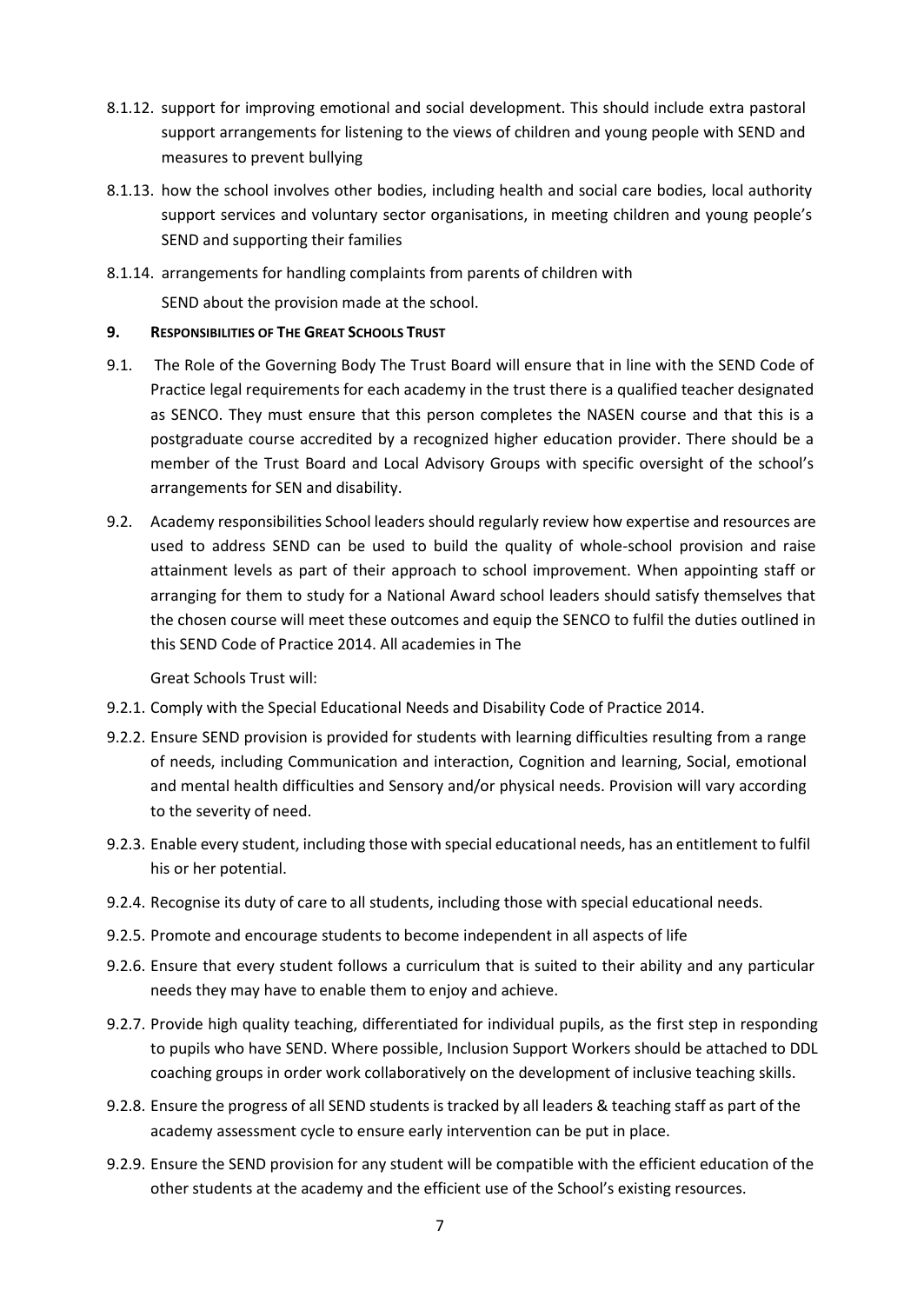- 9.2.10. Ensure the full inclusion of students with SEND in all aspects of school life, including the curriculum, extra- curricular activities and school trips.
- 9.2.11. Ensure the SEND Learner Profile is made readily available to all staff to ensure that identified needs are met and that individuals have access to differentiated support to succeed in lessons and maximize their potential. The use of these should be subject to ongoing monitoring by leaders to ensure that needs are being met in the classroom and that, where possible, SEND students are effectively supported to overcome barriers to learning.
- 9.2.12. Maintain the highest standards of behaviour and that all students are encouraged to develop independence with regard to their behaviour. The Positive Discipline system applies to all students including those with SEND. Extra support will be given to those identified with a SEND that may present with behaviour issues outside of the learning environment.
- 9.2.13. Work in partnership with parents to ensure every student with SEND is well supported. At all stages of the special needs process, the school will keep parents fully informed and involved and parents are encouraged to make a full and active contribution to their child's education.
- 9.2.14. Where appropriate, engage with external agencies to ensure the delivery of effective SEND provision.
- 9.2.15. Provide training to all staff on special educational needs, both in relation to individual students and particular types of needs. This training includes induction for new members of staff as well as on-going Continuing Professional Development (CPD).
- 9.2.16. Comply with the Equality Act (2010) and the Special Educational Needs and Disability Act (2001) in addressing any student's SEND.
- 9.2.17. Where appropriate, will make reasonable adjustments for a student with special educational needs.
- 9.2.18. Seek to ensure value for money and the most effective and efficient deployment of resource when supporting students with SEND.
- 9.2.19. From Year 9 onwards, liaise with key staff to ensure appropriate planning is in place to support a young person's transition to adult life, particularly for those with Education and Health and Care plans.
- 9.2.20. Give support, advice and reinforcement as well as share information and agree targets in order to enable progress when working with parents of students with SEND.
- 9.3. SENCO Responsibilities Each academy has a SENCO that is lined managed by an SLT lead for SEND. The SENCO is responsible to the Director of SEND for The Great Schools Trust who by virtue of their role is responsible for:
- 9.3.1. the coordination of SEND across the Trust;
- 9.3.2. ensuring all academies operate within the agreed framework
- 9.3.3. ensuring all academies' practice is regularly reviewed to incorporate the most current approaches and training is provided to staff to refresh and update their work as 7 appropriate.
- 9.3.4. The SENCO is responsible for:
- 9.3.5. The day to day operation of the school's SEND Policy.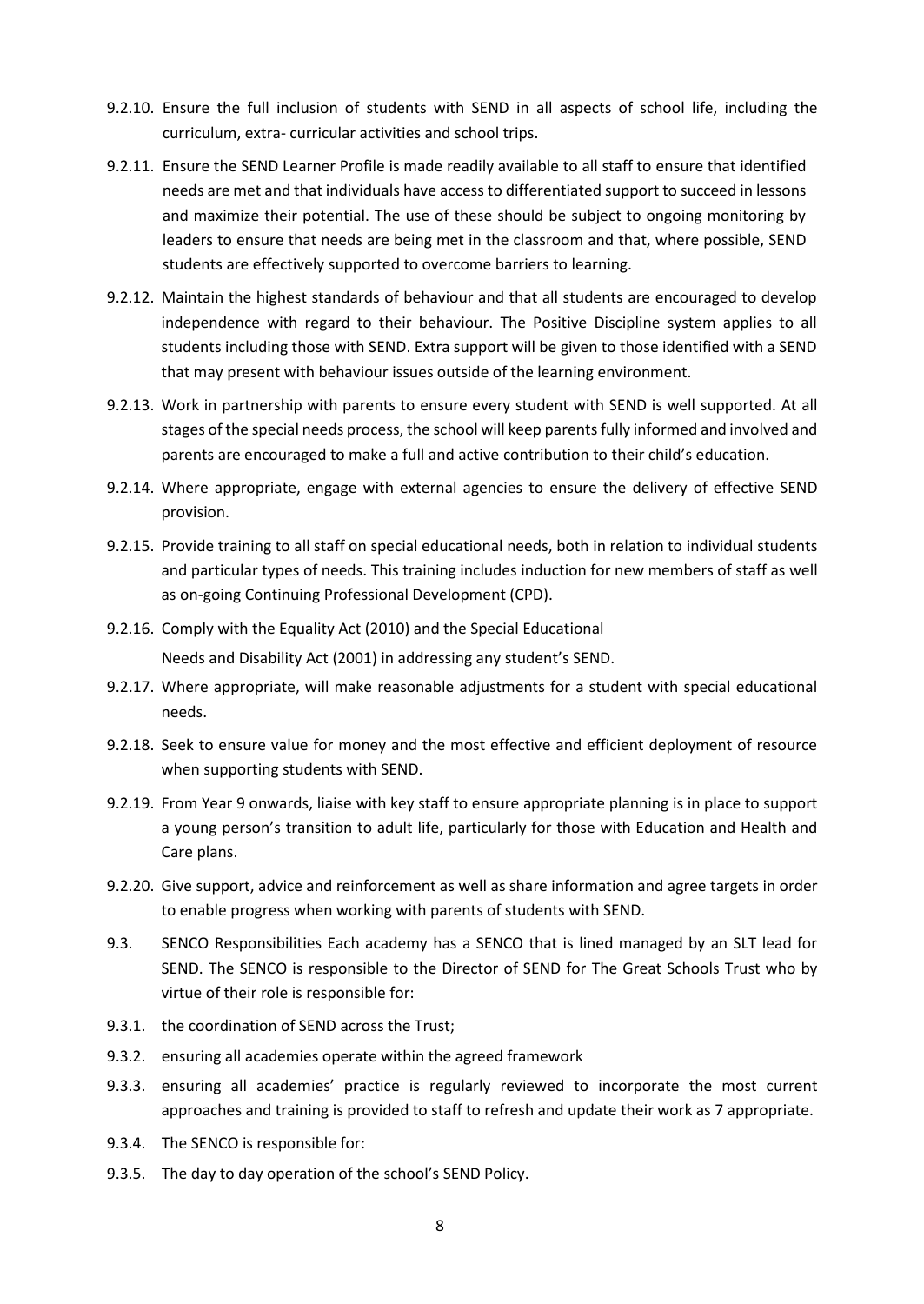- 9.3.6. Arranging necessary SEND support for students and directing staff where appropriate in relation to this.
- 9.3.7. Coordinating SEND Assessments, Statutory EHC Assessments, Annual Reviews, and Testing for Access and is responsible for overseeing the Whole School SEND Provision Map.
- 9.3.8. Maintaining close links with Multi-Agency Teams to maintain effective partnerships with external agencies and professionals
- 9.3.9. Working in partnership with colleagues, pupils and outside agencies to set, monitor and review short-term objectives on the individual Learner Profiles and SEND Provision Overviews.
- 9.3.10. Overseeing the records of all pupils with SEND.
- 9.3.11. Taking responsibility for the management and effective deployment of the Inclusion Support Workers.
- 9.3.12. Liaising with and advising colleagues on matters pertaining to SEND.
- 9.3.13. Coordinating provision for pupils with Special Educational Needs.
- 9.3.14. Overseeing the gradated approach paperwork to ensure a consistent 'Assess, Plan, Do Review' model is used to inform provision. This includes SEND Referrals and concerns, SEND Assessment Trackers, Learner Profiles, Individual SEND Provision Overviews, SEND Intervention Planning and Recording, and SEND Communication Log.
- 9.3.15. Ensuring the statuatory requirements for students with an Education, health and Care Plan (EHCP) are met including provision mapped out in the document, organising and leading Annual Review meetings and writing Annual Review documents.
- 9.3.16. Liaising with parents/carers of children with SEND.
- 9.3.17. Managing work with external agencies including the Educational Psychology Service.
- 9.3.18. Providing professional guidance, SEND Red File monitoring and delivering SEND related CPD to secure Inclusive Quality First Teaching.
- 9.3.19. Ensuring pupils are set targets for improvement and that Wave 2 and 3 Interventions are implemented/developed effectively and having impact to meet these.
- 9.3.20. Where necessary attend professionals and agency meetings for learners on the

SEND register including EPEPs and early help meetings.

- 9.3.21. Liaise with Pastoral staff to ensure that all needs of SEND students are met including having friends and supportive relationships, and participating in, and contributing to, the local community.
- 9.3.22. Monitor and analyse cohort, attendance, behavior and progress data for SEND as well as conducted reviews other areas of operation and practice. Where requested to report on this should be made available to the Head of School, Trust Board, Local Advisory Group, Director of SEND and The Great Schools Trust.
- 9.4. Teachers Responsibilities: The quality of teaching for pupils with SEND, and the progress made by pupils, should be a core part of the school's performance management arrangements and its approach to professional development for all teaching and support staff. School leaders and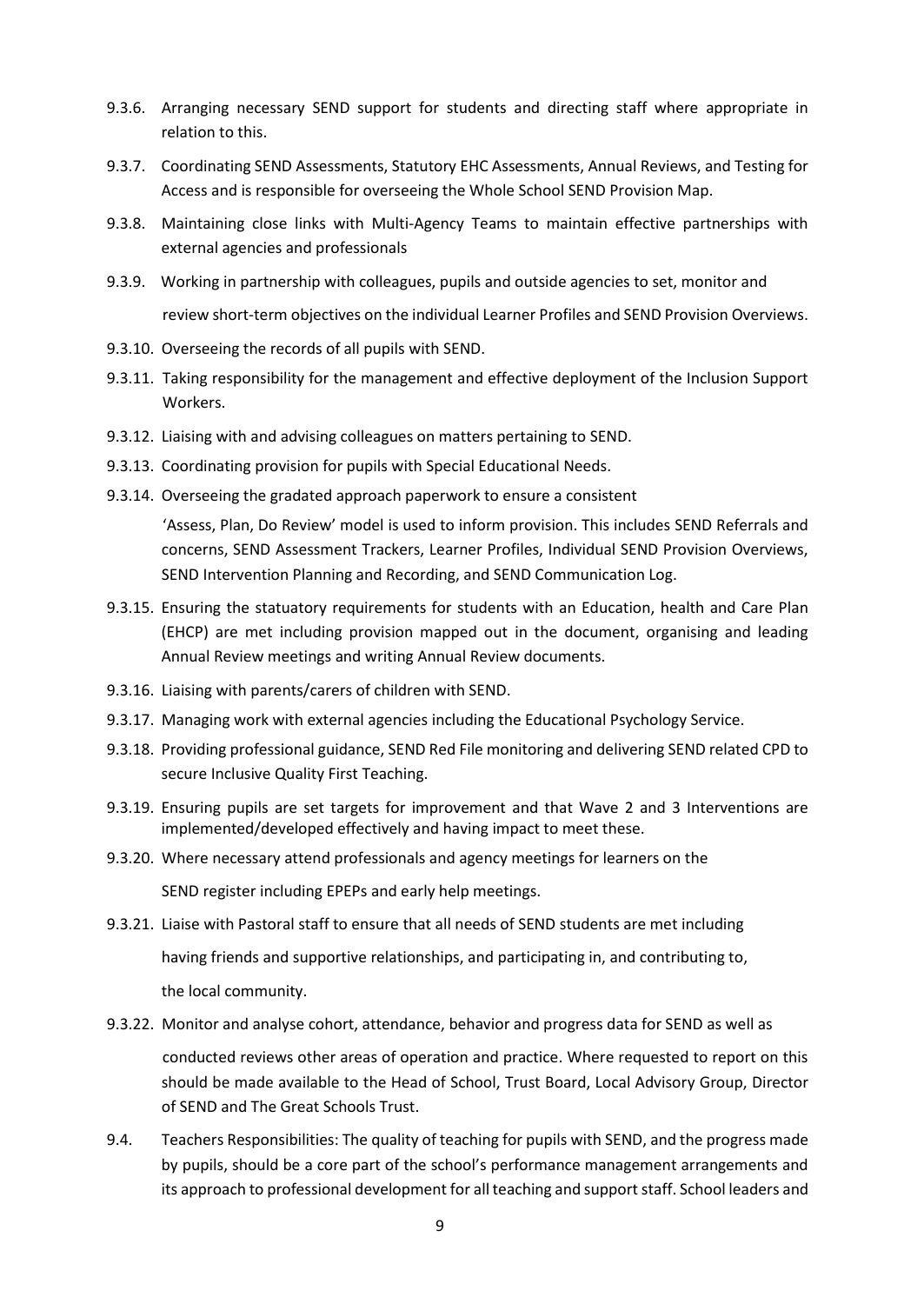teaching staff, including the SENCO, should identify any patterns in the identification of SEND, both within the school and in comparison with national data, and use these to reflect on and reinforce the quality of teaching. Lessons should be planned to address potential areas of difficulty and to remove barriers to pupil achievement. In many cases, such planning will mean that pupils with SEND will be able to study the full national curriculum. All teachers are expected to use the individual SEND student information made available to them to inform the planning and delivery of lessons. 8 This includes EHCPs, Learner Profiles and professionals' reports.

#### <span id="page-9-0"></span>**10. SEND IDENTIFICATION & ASSESSMENT**

- 10.1. In line with the SEND Code of Practice 2014, The Great Schools Trust has developed a clear approach to identifying and responding to SEND. Our aim is to maintain a structured assessment process throughout Key Stage 3 that ensures early identification and intervention of SEND. Through our clearly defined and staged assessment programme we are able to identify any additional needs at the earliest possible stage and promptly implement effective provision to improve the long-term outcomes for all our learners.
- 10.2. There are 3 core SEND assessment stages at key transition points throughout Key Stage 3 to ensure early identification of any additional needs: Stage 1: Year 7 Transition Assessments Stage 2: SEND Diagnostic Assessments Stage 3: End of Key Stage 3 Access Arrangements Assessments.
- 10.3. Alongside this model of early identification, referrals for SEND support and assessment can be made at any time in a learner's school career by staff and/or parents where there are significant concerns with attendance, behavior or progress through submission of a SEND Referral Form to the SENCO and where deemed appropriate, SEND Assessments will be conducted (See'Assess, Plan, Do, Review' see below).
- 10.4. The Director of SEND, SENCO and Transition lead, where appropriate, work closely with feeder primary schools and parents/carers to ensure SEND students are correctly identified and supported during their period of transition.
- 10.5. The SENCO will refer a student to an external agency but will only do so after consulting with and obtaining the consent of parents.
- 10.6. Parents can request an assessment for an EHC plan and should liaise with the SENCO about the process and if this is appropriate for to meet the needs of their child.

#### <span id="page-9-1"></span>**11. SEND SUPPORT AND PROVISION**

- 11.1. In line with the SEND Code of Practice 2014 our academies implement a structured 'Assess, Plan, Do, Review' model. The 'Graduated Approach' includes the following documents:
- 11.1.1. Assess:
- 11.1.1.1. SEND01 Referral & Concern Form
- 11.1.2. Plan:
- 11.1.2.1. SEND03 Learner Profile
- 11.1.2.2. Inclusion register
- 11.1.2.3. SEND05 Plan
- 11.1.3. Do: